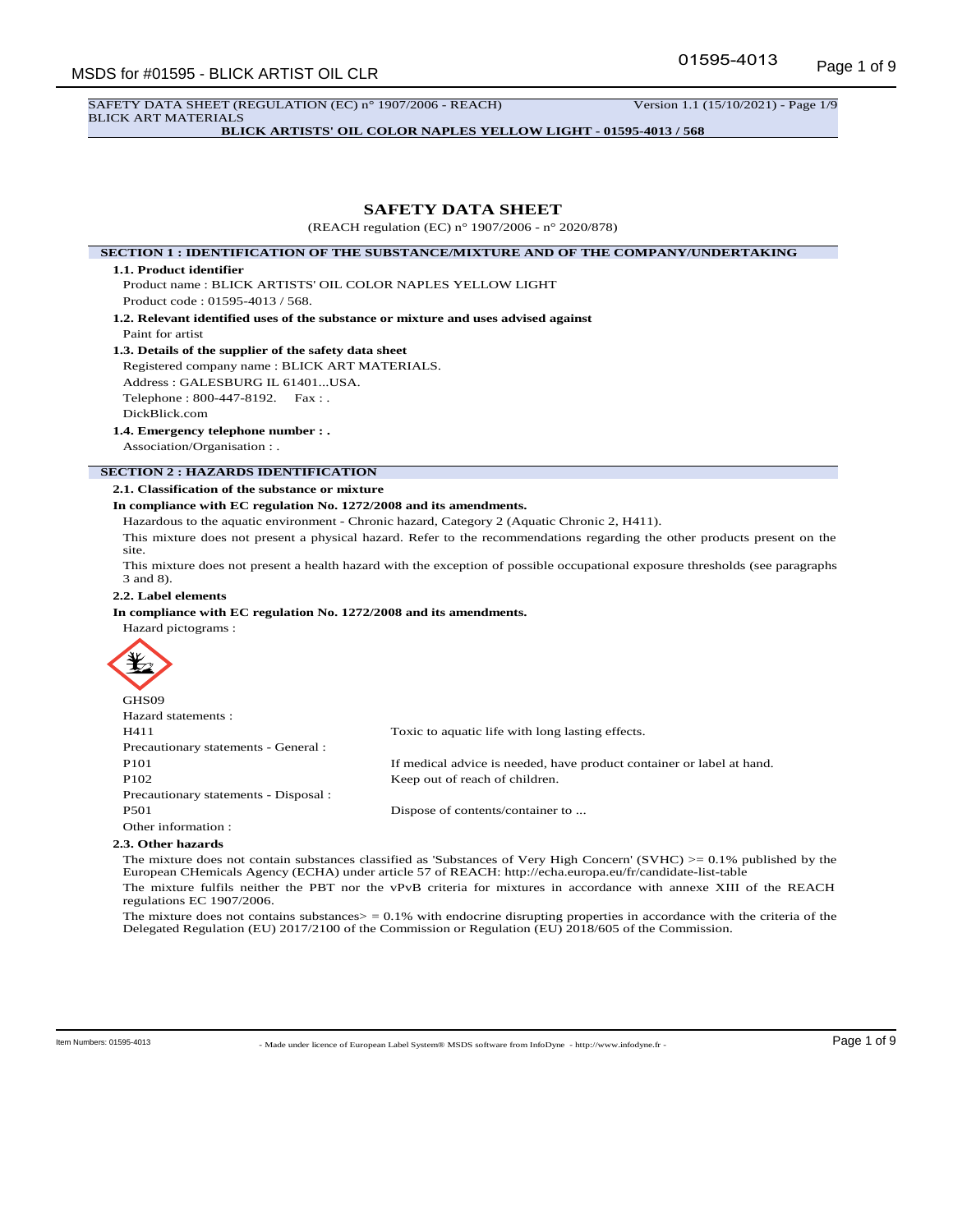# SAFETY DATA SHEET (REGULATION (EC) n° 1907/2006 - REACH) Version 1.1 (15/10/2021) - Page 2/9 BLICK ART MATERIALS

**BLICK ARTISTS' OIL COLOR NAPLES YELLOW LIGHT - 01595-4013 / 568**

# **SECTION 3 : COMPOSITION/INFORMATION ON INGREDIENTS**

# **3.2. Mixtures**

| <b>Composition:</b>      |                         |                   |                     |
|--------------------------|-------------------------|-------------------|---------------------|
| Identification           | (EC) 1272/2008          | Note              | $\%$                |
| CAS: 7727-43-7           |                         | $\lceil 1 \rceil$ | $25 \le x \% < 50$  |
| EC: 231-784-4            |                         |                   |                     |
|                          |                         |                   |                     |
| <b>SULFATE DE BARYUM</b> |                         |                   |                     |
| CAS: 13463-67-7          |                         | $\lceil 1 \rceil$ | $10 \le x \% < 25$  |
| EC: 236-675-5            | EUH:210-212             |                   |                     |
| <b>DIOXYDE DE TITANE</b> |                         |                   |                     |
| CAS: 1332-58-7           |                         | $\lceil 1 \rceil$ | $10 \le x \% < 25$  |
| EC: 310-127-6            |                         |                   |                     |
|                          |                         |                   |                     |
| <b>KAOLIN</b>            |                         |                   |                     |
| INDEX: 030-013-00-7      | GHS09                   | [1]               | $2.5 \le x \% < 10$ |
| CAS: 1314-13-2           | Wng                     |                   |                     |
| EC: 215-222-5            | Aquatic Acute 1, H400   |                   |                     |
|                          | $M$ Acute = 1           |                   |                     |
| <b>ZINC OXIDE</b>        | Aquatic Chronic 1, H410 |                   |                     |
|                          | $M$ Chronic = 1         |                   |                     |

# **Information on ingredients :**

(Full text of H-phrases: see section 16)

[1] Substance for which maximum workplace exposure limits are available.

## **SECTION 4 : FIRST AID MEASURES**

As a general rule, in case of doubt or if symptoms persist, always call a doctor.

NEVER induce swallowing by an unconscious person.

**4.1. description of first aid measures**

#### **In the event of swallowing :**

Seek medical attention, showing the label.

## **4.2. Most important symptoms and effects, both acute and delayed**

No data available.

# **4.3. Indication of any immediate medical attention and special treatment needed**

No data available.

## **SECTION 5 : FIREFIGHTING MEASURES**

## Non-flammable.

# **5.1. Extinguishing media**

## **5.2. Special hazards arising from the substance or mixture**

A fire will often produce a thick black smoke. Exposure to decomposition products may be hazardous to health. Do not breathe in smoke.

In the event of a fire, the following may be formed :

- carbon monoxide (CO)
- carbon dioxide (CO2)

#### **5.3. Advice for firefighters**

No data available.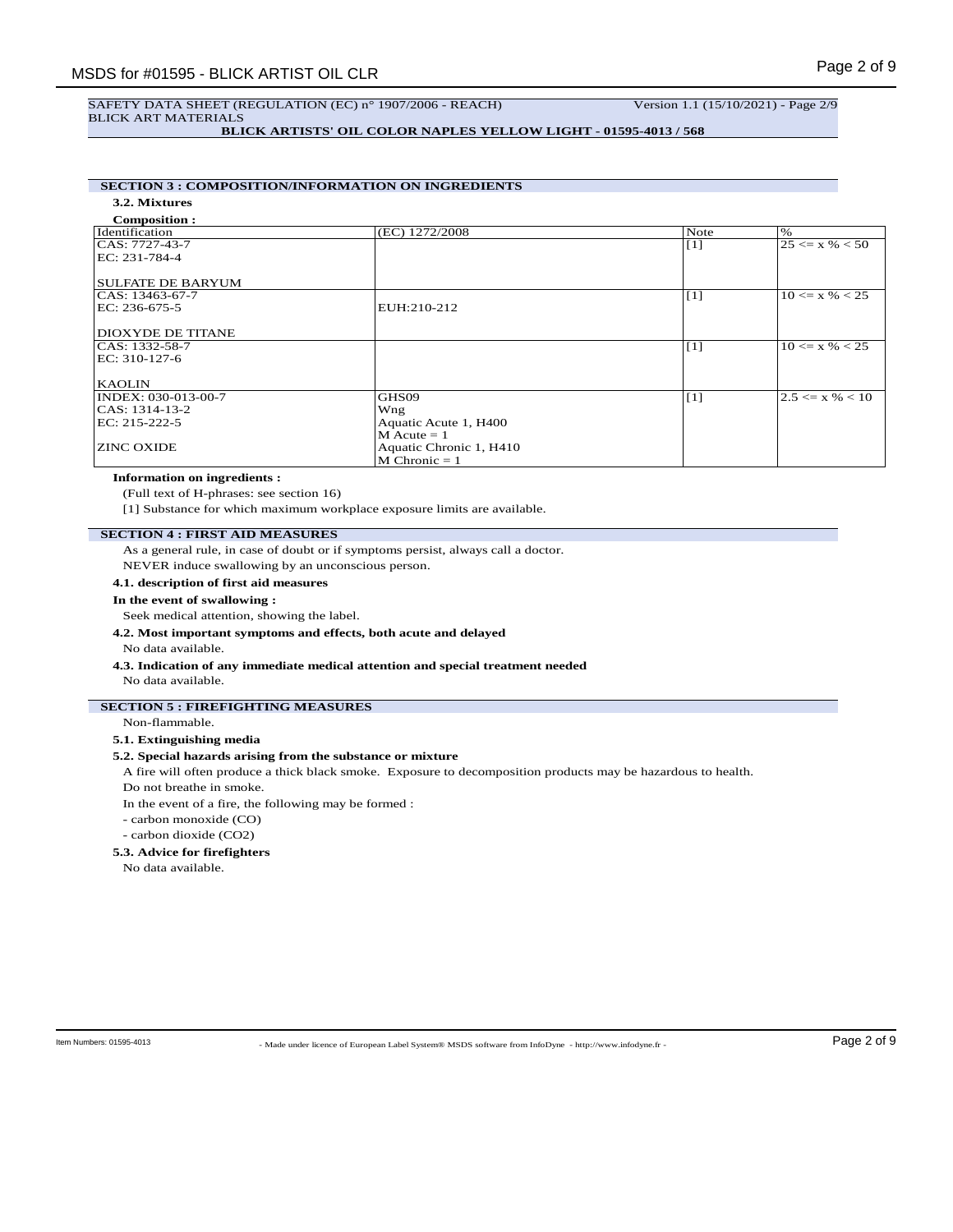# **BLICK ARTISTS' OIL COLOR NAPLES YELLOW LIGHT - 01595-4013 / 568**

|                                       | <b>SECTION 6: ACCIDENTAL RELEASE MEASURES</b>                                                           |                           |          |               |           |                                                                                                                    |
|---------------------------------------|---------------------------------------------------------------------------------------------------------|---------------------------|----------|---------------|-----------|--------------------------------------------------------------------------------------------------------------------|
|                                       | 6.1. Personal precautions, protective equipment and emergency procedures                                |                           |          |               |           |                                                                                                                    |
|                                       | Consult the safety measures listed under headings 7 and 8.                                              |                           |          |               |           |                                                                                                                    |
| For first aid worker                  |                                                                                                         |                           |          |               |           |                                                                                                                    |
|                                       | First aid workers will be equipped with suitable personal protective equipment (See section 8).         |                           |          |               |           |                                                                                                                    |
| <b>6.2. Environmental precautions</b> |                                                                                                         |                           |          |               |           |                                                                                                                    |
|                                       | diatomaceous earth in drums for waste disposal.                                                         |                           |          |               |           | Contain and control the leaks or spills with non-combustible absorbent materials such as sand, earth, vermiculite, |
|                                       | Prevent any material from entering drains or waterways.                                                 |                           |          |               |           |                                                                                                                    |
|                                       | 6.3. Methods and material for containment and cleaning up                                               |                           |          |               |           |                                                                                                                    |
|                                       | Clean preferably with a detergent, do not use solvents.                                                 |                           |          |               |           |                                                                                                                    |
| 6.4. Reference to other sections      |                                                                                                         |                           |          |               |           |                                                                                                                    |
| No data available.                    |                                                                                                         |                           |          |               |           |                                                                                                                    |
|                                       |                                                                                                         |                           |          |               |           |                                                                                                                    |
|                                       | <b>SECTION 7: HANDLING AND STORAGE</b>                                                                  |                           |          |               |           |                                                                                                                    |
|                                       | Requirements relating to storage premises apply to all facilities where the mixture is handled.         |                           |          |               |           |                                                                                                                    |
| 7.1. Precautions for safe handling    |                                                                                                         |                           |          |               |           |                                                                                                                    |
|                                       | Always wash hands after handling.                                                                       |                           |          |               |           |                                                                                                                    |
| <b>Fire prevention:</b>               |                                                                                                         |                           |          |               |           |                                                                                                                    |
|                                       | Prevent access by unauthorised personnel.                                                               |                           |          |               |           |                                                                                                                    |
|                                       | <b>Recommended equipment and procedures :</b>                                                           |                           |          |               |           |                                                                                                                    |
|                                       | For personal protection, see section 8.                                                                 |                           |          |               |           |                                                                                                                    |
|                                       | Observe precautions stated on label and also industrial safety regulations.                             |                           |          |               |           |                                                                                                                    |
|                                       |                                                                                                         |                           |          |               |           |                                                                                                                    |
|                                       | <b>Prohibited equipment and procedures:</b>                                                             |                           |          |               |           |                                                                                                                    |
|                                       | No smoking, eating or drinking in areas where the mixture is used.                                      |                           |          |               |           |                                                                                                                    |
|                                       | 7.2. Conditions for safe storage, including any incompatibilities                                       |                           |          |               |           |                                                                                                                    |
| No data available.                    |                                                                                                         |                           |          |               |           |                                                                                                                    |
| <b>Storage</b>                        |                                                                                                         |                           |          |               |           |                                                                                                                    |
| Keep out of reach of children.        |                                                                                                         |                           |          |               |           |                                                                                                                    |
| Packaging                             |                                                                                                         |                           |          |               |           |                                                                                                                    |
|                                       | Always keep in packaging made of an identical material to the original.                                 |                           |          |               |           |                                                                                                                    |
| 7.3. Specific end use(s)              |                                                                                                         |                           |          |               |           |                                                                                                                    |
| No data available.                    |                                                                                                         |                           |          |               |           |                                                                                                                    |
|                                       |                                                                                                         |                           |          |               |           |                                                                                                                    |
|                                       | <b>SECTION 8 : EXPOSURE CONTROLS/PERSONAL PROTECTION</b>                                                |                           |          |               |           |                                                                                                                    |
| 8.1. Control parameters               |                                                                                                         |                           |          |               |           |                                                                                                                    |
| Occupational exposure limits :        |                                                                                                         |                           |          |               |           |                                                                                                                    |
|                                       | - ACGIH TLV (American Conference of Governmental Industrial Hygienists, Threshold Limit Values, 2010) : |                           |          |               |           |                                                                                                                    |
| <b>CAS</b>                            | TWA:                                                                                                    | STEL:                     | Ceiling: | Definition:   | Criteria: |                                                                                                                    |
| 7727-43-7                             | $10 \text{ mg/m}$                                                                                       |                           |          |               |           |                                                                                                                    |
| 13463-67-7<br>1332-58-7               | $10 \text{ mg/m}$<br>$2$ (E.R) mg/m3                                                                    |                           |          | A4<br>A4      |           |                                                                                                                    |
| 1314-13-2                             | $2(R)$ mg/m $3$                                                                                         | $10(R)$ mg/m $3$          |          |               |           |                                                                                                                    |
|                                       | - France (INRS - ED984 / 2020-1546) :                                                                   |                           |          |               |           |                                                                                                                    |
| CAS                                   | VME-ppm:                                                                                                | $VME-mg/m3$ : $VLE-ppm$ : |          | $VLE-mg/m3$ : | Notes:    | TMP No :                                                                                                           |
|                                       |                                                                                                         | 10                        |          |               |           |                                                                                                                    |
| 13463-67-7                            |                                                                                                         |                           |          |               |           |                                                                                                                    |
| 1332-58-7<br>1314-13-2                |                                                                                                         | 10<br>5                   |          |               |           | $\overline{25}$                                                                                                    |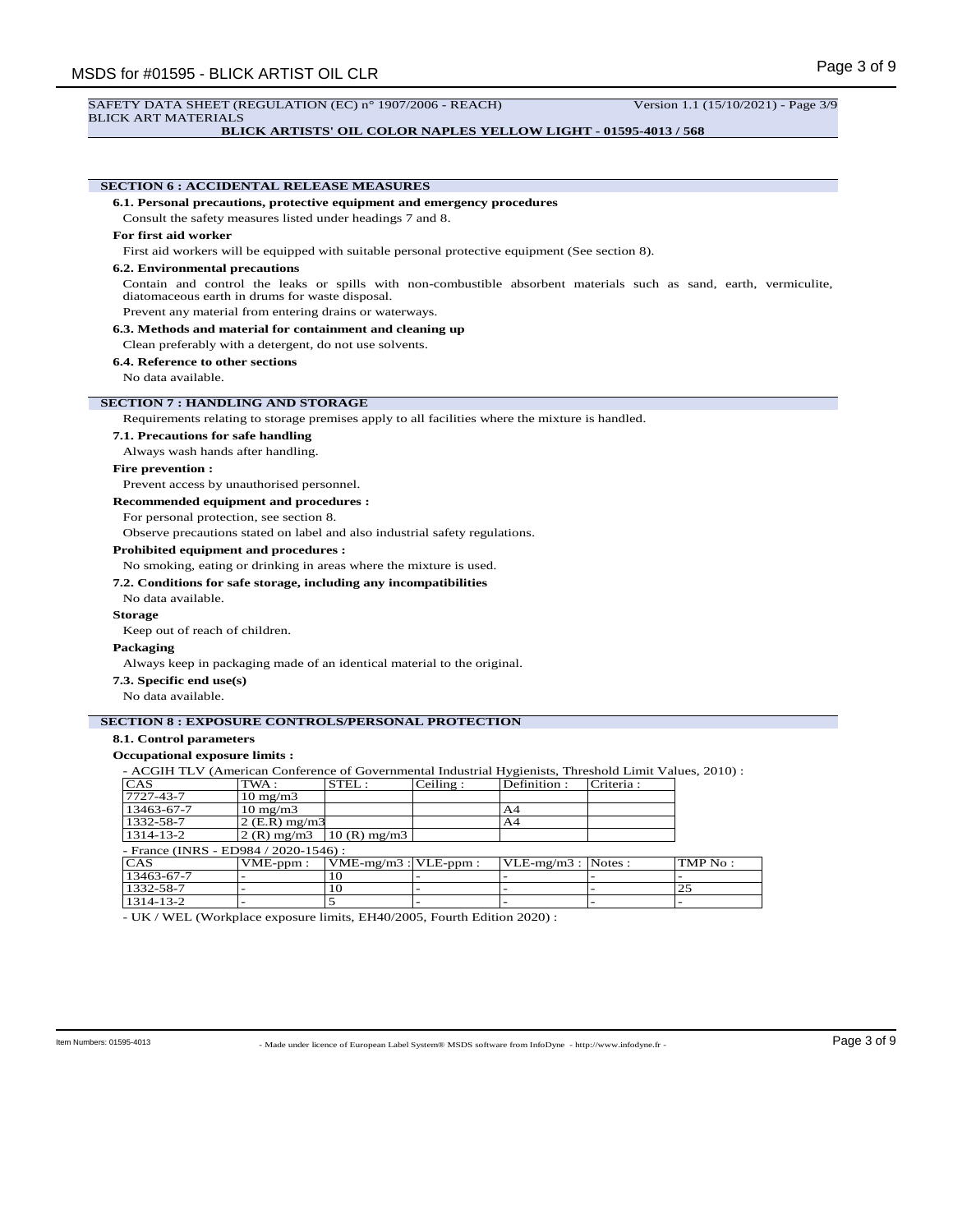# SAFETY DATA SHEET (REGULATION (EC) n° 1907/2006 - REACH) Version 1.1 (15/10/2021) - Page 4/9 BLICK ART MATERIALS

# **BLICK ARTISTS' OIL COLOR NAPLES YELLOW LIGHT - 01595-4013 / 568**

| CAS        | TWA:                                                            | STEL: | Ceiling | Definition: | Criteria: |
|------------|-----------------------------------------------------------------|-------|---------|-------------|-----------|
| 7727-43-7  | $\frac{4 \text{ m} \cdot \text{s}}{4 \text{ m} \cdot \text{s}}$ |       |         |             |           |
| 13463-67-7 | $\approx 4 \text{ m} \text{g} / \text{m}^3$                     |       |         |             |           |
| 1332-58-7  | $2 \text{ mg/m}^3$                                              |       |         |             |           |

# **8.2. Exposure controls**

## **Personal protection measures, such as personal protective equipment**

Pictogram(s) indicating the obligation of wearing personal protective equipment (PPE) :



Use personal protective equipment that is clean and has been properly maintained.

Store personal protective equipment in a clean place, away from the work area.

Never eat, drink or smoke during use. Remove and wash contaminated clothing before re-using. Ensure that there is adequate ventilation, especially in confined areas.

# **- Eye / face protection**

Avoid contact with eyes.

Use eye protectors designed to protect against liquid splashes

Before handling, wear safety goggles in accordance with standard EN166.

**- Hand protection**

Wear suitable protective gloves in the event of prolonged or repeated skin contact.

- Type of gloves recommended :
- Natural latex

# **- Body protection**

Work clothing worn by personnel shall be laundered regularly.

After contact with the product, all parts of the body that have been soiled must be washed.

# **SECTION 9 : PHYSICAL AND CHEMICAL PROPERTIES**

| 9.1. Information on basic physical and chemical properties |                 |
|------------------------------------------------------------|-----------------|
| <b>Physical state</b>                                      |                 |
| Physical state:                                            | Viscous liquid. |
| Colour                                                     |                 |
| Unspecified                                                |                 |
| Odour                                                      |                 |
| Odour threshold:                                           | Not stated.     |
| <b>Melting point</b>                                       |                 |
| Melting point/melting range:                               | Not specified.  |
| <b>Freezing point</b>                                      |                 |
| Freezing point / Freezing range :                          | Not stated.     |
|                                                            |                 |
| Boiling point or initial boiling point and boiling range   |                 |
| Boiling point/boiling range:                               | Not specified.  |
| Flammability                                               |                 |
| Flammability (solid, gas):                                 | Not stated.     |
| Lower and upper explosion limit                            |                 |
| Explosive properties, lower explosivity limit (%):         | Not stated.     |
| Explosive properties, upper explosivity limit $(\%)$ :     | Not stated.     |
| <b>Flash point</b>                                         |                 |
| Flash point interval:                                      | Not relevant.   |
| <b>Auto-ignition temperature</b>                           |                 |
| Self-ignition temperature :                                | Not specified.  |
| <b>Decomposition temperature</b>                           |                 |
| Decomposition point/decomposition range :                  | Not specified.  |

- Made under licence of European Label System® MSDS software from InfoDyne - http://www.infodyne.fr - Item Numbers: 01595-4013 Page 4 of 9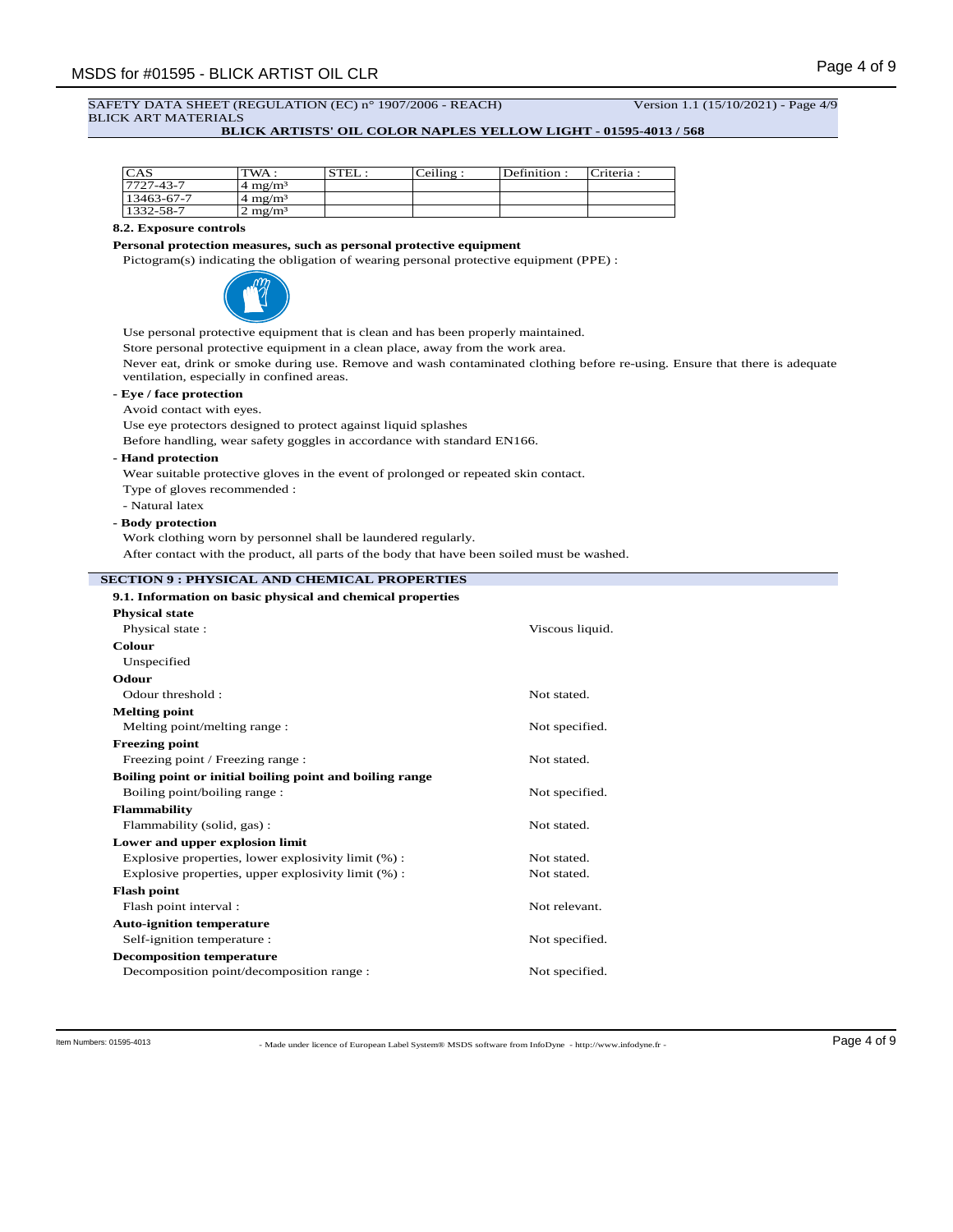## SAFETY DATA SHEET (REGULATION (EC) n° 1907/2006 - REACH) Version 1.1 (15/10/2021) - Page 5/9 BLICK ART MATERIALS

**BLICK ARTISTS' OIL COLOR NAPLES YELLOW LIGHT - 01595-4013 / 568**

| pН<br>$pH$ :                                                                               | Not stated.                                                    |
|--------------------------------------------------------------------------------------------|----------------------------------------------------------------|
|                                                                                            | Slightly basic.                                                |
|                                                                                            |                                                                |
| <b>Kinematic viscosity</b><br>Viscosity:                                                   | Not stated.                                                    |
|                                                                                            |                                                                |
| <b>Solubility</b>                                                                          |                                                                |
| Water solubility:                                                                          | Dilutable.                                                     |
| Fat solubility:                                                                            | Not stated.                                                    |
| Partition coefficient n-octanol/water (log value)                                          |                                                                |
| Partition coefficient: n-octanol/water :                                                   | Not stated.                                                    |
| Vapour pressure                                                                            |                                                                |
| Vapour pressure (50°C) :                                                                   | Not relevant.                                                  |
| Density and/or relative density                                                            |                                                                |
| Density:                                                                                   | >1                                                             |
| <b>Relative vapour density</b>                                                             |                                                                |
| Vapour density:                                                                            | Not stated.                                                    |
| 9.2. Other information                                                                     |                                                                |
| No data available.                                                                         |                                                                |
| 9.2.1. Information with regard to physical hazard classes                                  |                                                                |
| No data available.                                                                         |                                                                |
| 9.2.2. Other safety characteristics                                                        |                                                                |
| No data available.                                                                         |                                                                |
| <b>SECTION 10 : STABILITY AND REACTIVITY</b>                                               |                                                                |
| 10.1. Reactivity                                                                           |                                                                |
| No data available.                                                                         |                                                                |
| 10.2. Chemical stability                                                                   |                                                                |
| This mixture is stable under the recommended handling and storage conditions in section 7. |                                                                |
| 10.3. Possibility of hazardous reactions                                                   |                                                                |
| No data available.                                                                         |                                                                |
| 10.4. Conditions to avoid                                                                  |                                                                |
| No data available.                                                                         |                                                                |
| 10.5. Incompatible materials                                                               |                                                                |
| No data available.                                                                         |                                                                |
|                                                                                            |                                                                |
| 10.6. Hazardous decomposition products                                                     |                                                                |
|                                                                                            |                                                                |
| The thermal decomposition may release/form :                                               |                                                                |
| - carbon monoxide (CO)                                                                     |                                                                |
| - carbon dioxide (CO2)                                                                     |                                                                |
| <b>SECTION 11 : TOXICOLOGICAL INFORMATION</b>                                              |                                                                |
| 11.1. Information on hazard classes as defined in Regulation (EC) No 1272/2008             |                                                                |
| No data available.                                                                         |                                                                |
| 11.1.1. Substances                                                                         |                                                                |
| <b>Acute toxicity:</b>                                                                     |                                                                |
| DIOXYDE DE TITANE (CAS: 13463-67-7)                                                        |                                                                |
| Oral route:                                                                                | $LD50 > 10000$ mg/kg<br>Species : Rat (recommended by the CLP) |

- Made under licence of European Label System® MSDS software from InfoDyne - http://www.infodyne.fr - Item Numbers: 01595-4013 Page 5 of 9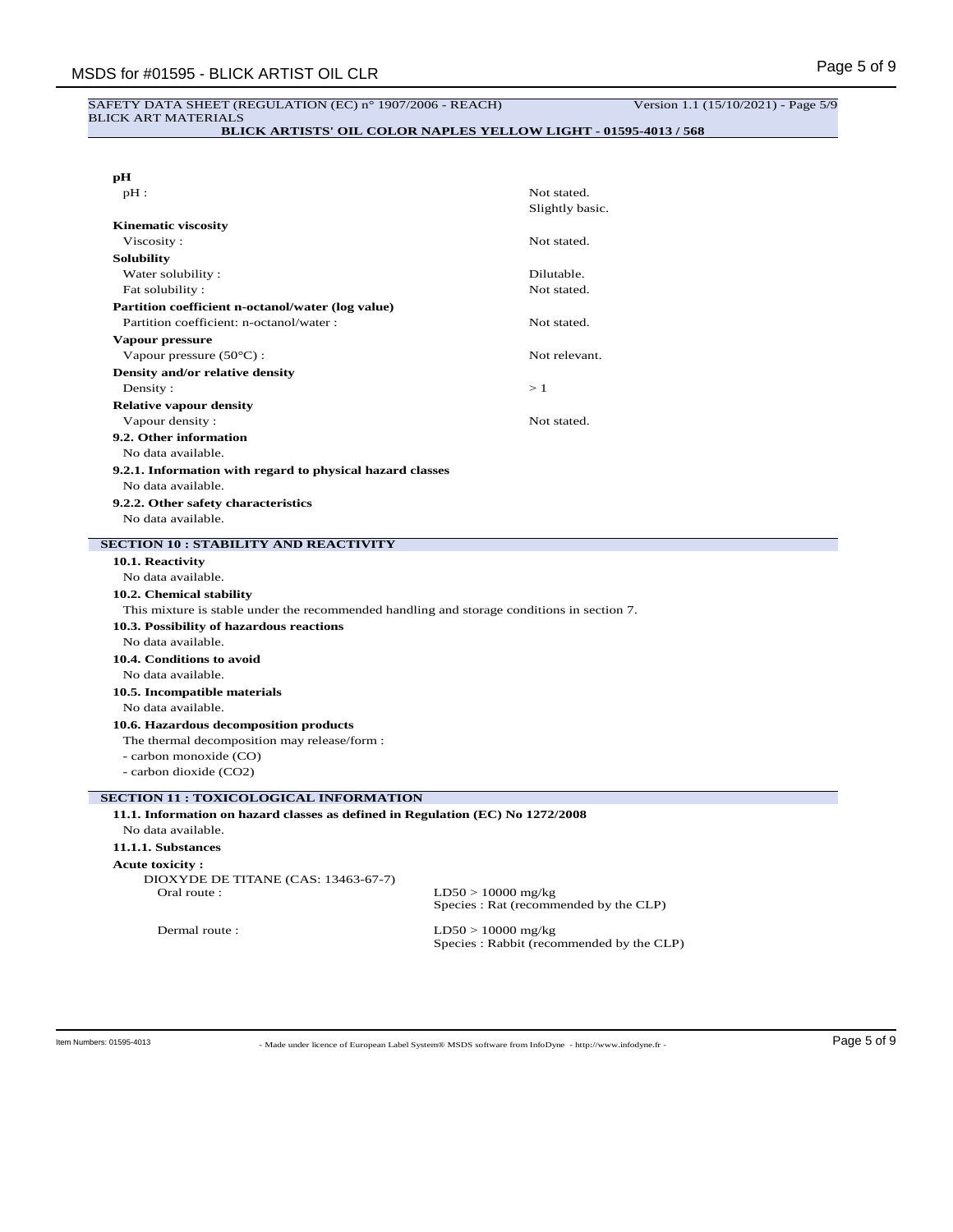| <b>BLICK ART MATERIALS</b>                                                                                                                                                                                                                                                                                                               | SAFETY DATA SHEET (REGULATION (EC) n° 1907/2006 - REACH)                     | Version 1.1 (15/10/2021) - Page 6/9                                                                                                                                  |
|------------------------------------------------------------------------------------------------------------------------------------------------------------------------------------------------------------------------------------------------------------------------------------------------------------------------------------------|------------------------------------------------------------------------------|----------------------------------------------------------------------------------------------------------------------------------------------------------------------|
| <b>BLICK ARTISTS' OIL COLOR NAPLES YELLOW LIGHT - 01595-4013 / 568</b>                                                                                                                                                                                                                                                                   |                                                                              |                                                                                                                                                                      |
|                                                                                                                                                                                                                                                                                                                                          |                                                                              |                                                                                                                                                                      |
| Inhalation route $(n/a)$ :                                                                                                                                                                                                                                                                                                               | $LC50 > 6.8$ mg/l<br>Species : Rat (recommended by the CLP)                  |                                                                                                                                                                      |
| SULFATE DE BARYUM (CAS: 7727-43-7)<br>Oral route:                                                                                                                                                                                                                                                                                        | $LD50 > 15000$ mg/kg<br>Species : Rat (recommended by the CLP)               |                                                                                                                                                                      |
| <b>Germ cell mutagenicity:</b><br>DIOXYDE DE TITANE (CAS: 13463-67-7)                                                                                                                                                                                                                                                                    | No mutagenic effect.                                                         |                                                                                                                                                                      |
| Specific target organ systemic toxicity - repeated exposure :                                                                                                                                                                                                                                                                            |                                                                              |                                                                                                                                                                      |
| DIOXYDE DE TITANE (CAS: 13463-67-7)                                                                                                                                                                                                                                                                                                      | Duration of exposure : 90 days                                               |                                                                                                                                                                      |
| 11.1.2. Mixture<br>No toxicological data available for the mixture.<br>Monograph(s) from the IARC (International Agency for Research on Cancer) :<br>CAS 7631-86-9 : IARC Group 3 : The agent is not classifiable as to its carcinogenicity to humans.<br>CAS 13463-67-7 : IARC Group 2B : The agent is possibly carcinogenic to humans. |                                                                              |                                                                                                                                                                      |
| <b>SECTION 12 : ECOLOGICAL INFORMATION</b>                                                                                                                                                                                                                                                                                               |                                                                              |                                                                                                                                                                      |
| Toxic to aquatic life with long lasting effects.                                                                                                                                                                                                                                                                                         |                                                                              |                                                                                                                                                                      |
| The product must not be allowed to run into drains or waterways.                                                                                                                                                                                                                                                                         |                                                                              |                                                                                                                                                                      |
| 12.1. Toxicity<br>12.1.1. Substances<br>SULFATE DE BARYUM (CAS: 7727-43-7)<br>Crustacean toxicity:                                                                                                                                                                                                                                       | $EC50 = 32$ mg/l<br>Species : Daphnia magna<br>Duration of exposure : 48 h   |                                                                                                                                                                      |
| DIOXYDE DE TITANE (CAS: 13463-67-7)<br>Fish toxicity:                                                                                                                                                                                                                                                                                    | $LC50 > 1000$ mg/l<br>Species : Leuciscus idus<br>Duration of exposure: 48 h |                                                                                                                                                                      |
| 12.1.2. Mixtures<br>No aquatic toxicity data available for the mixture.                                                                                                                                                                                                                                                                  |                                                                              |                                                                                                                                                                      |
| 12.2. Persistence and degradability                                                                                                                                                                                                                                                                                                      |                                                                              |                                                                                                                                                                      |
| 12.2.1. Substances<br>DIOXYDE DE TITANE (CAS: 13463-67-7)<br>Biodegradability:                                                                                                                                                                                                                                                           | quickly.                                                                     |                                                                                                                                                                      |
| SULFATE DE BARYUM (CAS: 7727-43-7)<br>Biodegradability:                                                                                                                                                                                                                                                                                  | quickly.                                                                     |                                                                                                                                                                      |
| 12.3. Bioaccumulative potential<br>No data available.                                                                                                                                                                                                                                                                                    |                                                                              | no degradability data is available, the substance is considered as not degrading<br>no degradability data is available, the substance is considered as not degrading |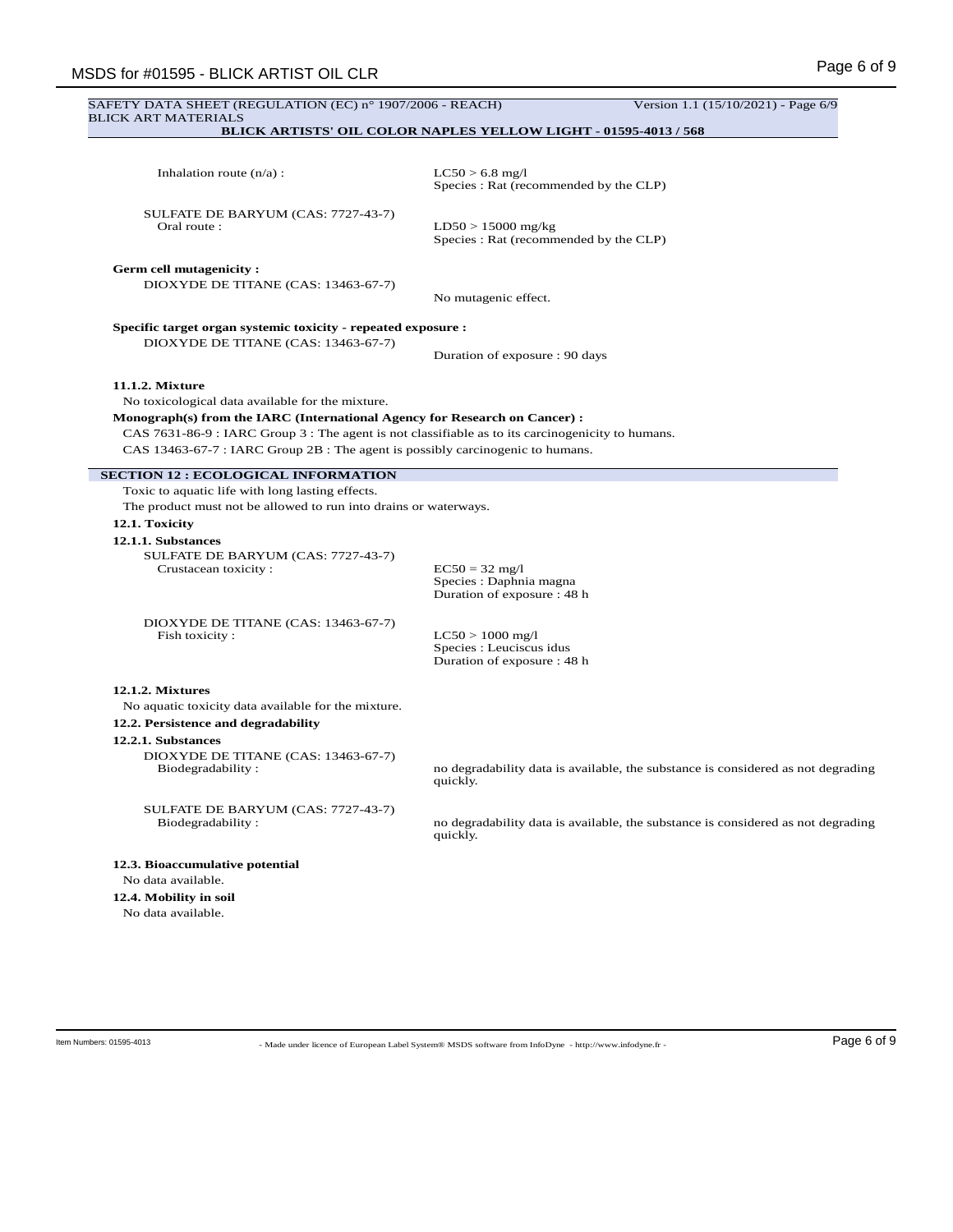# SAFETY DATA SHEET (REGULATION (EC) n° 1907/2006 - REACH) Version 1.1 (15/10/2021) - Page 7/9 BLICK ART MATERIALS

**BLICK ARTISTS' OIL COLOR NAPLES YELLOW LIGHT - 01595-4013 / 568**

## **12.5. Results of PBT and vPvB assessment**

No data available.

**12.6. Endocrine disrupting properties**

## No data available.

**12.7. Other adverse effects**

No data available.

**German regulations concerning the classification of hazards for water (WGK, AwSV vom 18/04/2017, KBws) :** WGK 2 : Hazardous for water.

# **SECTION 13 : DISPOSAL CONSIDERATIONS**

Proper waste management of the mixture and/or its container must be determined in accordance with Directive 2008/98/EC.

## **13.1. Waste treatment methods**

Do not pour into drains or waterways.

## **Waste :**

Waste management is carried out without endangering human health, without harming the environment and, in particular without risk to water, air, soil, plants or animals.

Recycle or dispose of waste in compliance with current legislation, preferably via a certified collector or company.

Do not contaminate the ground or water with waste, do not dispose of waste into the environment.

#### **Soiled packaging :**

Empty container completely. Keep label(s) on container.

Give to a certified disposal contractor.

#### **SECTION 14 : TRANSPORT INFORMATION**

Transport product in compliance with provisions of the ADR for road, RID for rail, IMDG for sea and ICAO/IATA for air transport (ADR 2021 - IMDG 2020 - ICAO/IATA 2021).

# **14.1. UN number or ID number**

3082

#### **14.2. UN proper shipping name**

UN3082=ENVIRONMENTALLY HAZARDOUS SUBSTANCE, LIQUID, N.O.S.

(zinc oxide)

## **14.3. Transport hazard class(es)**





## **14.4. Packing group**

III

#### **14.5. Environmental hazards**

- Environmentally hazardous material :



**14.6. Special precautions for user**

| T <sub>1</sub> | $\sim$<br>Class | ode. | $\mathbf{D}$ ook<br>$\alpha r$<br>acn | Label | Ident. | <u>.</u> | Provi<br>V 1.3                      | EC.<br>' سه | ' ה<br>Cai | -<br>Tunnel |
|----------------|-----------------|------|---------------------------------------|-------|--------|----------|-------------------------------------|-------------|------------|-------------|
|                |                 | M6   | IШ                                    |       | ı QC   | -<br>-   | $\sim$ $\sim$<br>$\sim$ $\sim$<br>÷ | Έl          |            |             |
|                |                 |      |                                       |       |        |          | 60                                  |             |            |             |

Not subject to this regulation if  $Q \le 51/5$  kg (ADR 3.3.1 - DS 375)

- Made under licence of European Label System® MSDS software from InfoDyne - http://www.infodyne.fr - Item Numbers: 01595-4013 Page 7 of 9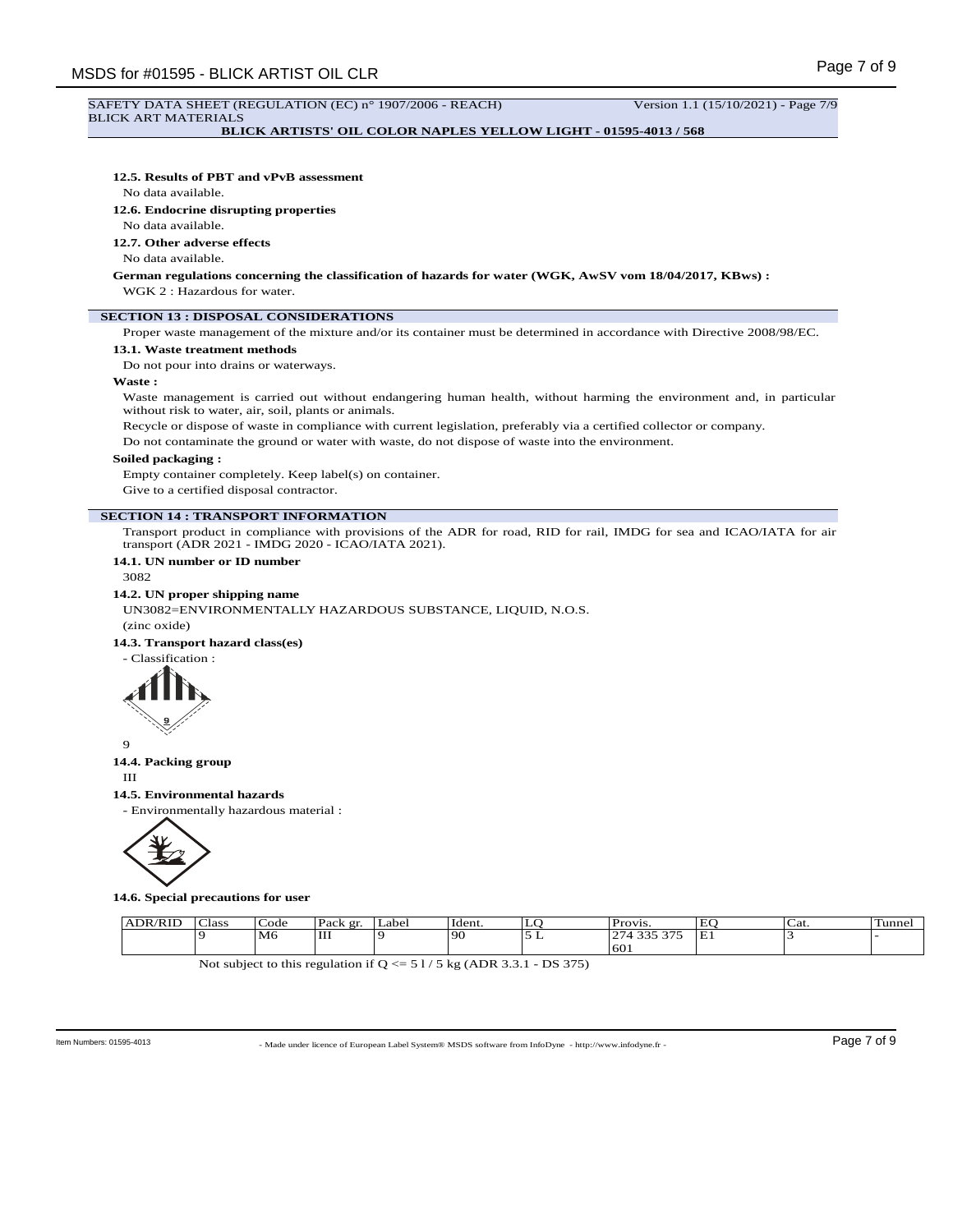# SAFETY DATA SHEET (REGULATION (EC) n° 1907/2006 - REACH) Version 1.1 (15/10/2021) - Page 8/9 BLICK ART MATERIALS

# **BLICK ARTISTS' OIL COLOR NAPLES YELLOW LIGHT - 01595-4013 / 568**

| <b>IMDG</b>                                                               | Class | $2^{\circ}$ Label | Pack gr. | LO | <b>EMS</b> | Provis.     | ιEΟ | Stowage    | Segregation |
|---------------------------------------------------------------------------|-------|-------------------|----------|----|------------|-------------|-----|------------|-------------|
|                                                                           |       |                   |          |    |            |             |     | Handling   |             |
|                                                                           |       |                   | Ш        |    | IF-A. S-F  | 274 335 969 | IE1 | Category A |             |
| Not subject to this regulation if $Q \le 51/5$ kg (IMDG 3.3.1 - 2.10.2.7) |       |                   |          |    |            |             |     |            |             |

| <b>IATA</b> | Class | $2^{\circ}$ Label | Pack gr. | l Passager | Passager          | Cargo | Cargo  | note      | EO |
|-------------|-------|-------------------|----------|------------|-------------------|-------|--------|-----------|----|
|             |       |                   | Ш        | 964        | 1450 L            | 1964  | 1450 L | A97 A158  | E1 |
|             |       |                   |          |            |                   |       |        | A197 A215 |    |
|             |       |                   | Ш        | Y964       | $30 \text{ kg}$ G | -     |        | A97 A158  | Έl |
|             |       |                   |          |            |                   |       |        | A197 A215 |    |

Not subject to this regulation if  $Q \le 51/5$  kg (IATA 4.4.4 - DS A197)

For limited quantities, see part 2.7 of the OACI/IATA and chapter 3.4 of the ADR and IMDG.

For excepted quantities, see part 2.6 of the OACI/IATA and chapter 3.5 of the ADR and IMDG.

Marine pollutant (IMDG 3.1.2.9):(zinc oxide)

**14.7. Maritime transport in bulk according to IMO instruments**

No data available.

## **SECTION 15: Regulatory information**

**15.1. Safety, health and environmental regulations/legislation specific for the substance or mixture**

**- Classification and labelling information included in section 2:**

The following regulations have been used:

- EU Regulation No. 1272/2008 amended by EU Regulation No. 2021/643 (ATP 16)

- EU Regulation No. 1272/2008 amended by EU Regulation No. 2021/849 (ATP 17)
- **Container information:**
- No data available.
- **Particular provisions :**

No data available.

- **German regulations concerning the classification of hazards for water (WGK, AwSV vom 18/04/2017, KBws) :** WGK 2 : Hazardous for water.
- **Swiss ordinance on the incentive tax on volatile organic compounds :** 34590-94-8 2-(3-méthoxypropoxy)propane-1-ol
- **15.2. Chemical safety assessment**
- No data available.

# **SECTION 16 : OTHER INFORMATION**

Since the user's working conditions are not known by us, the information supplied on this safety data sheet is based on our current level of knowledge and on national and community regulations.

The mixture must not be used for other uses than those specified in section 1 without having first obtained written handling instructions.

It is at all times the responsibility of the user to take all necessary measures to comply with legal requirements and local regulations.

The information in this safety data sheet must be regarded as a description of the safety requirements relating to the mixture and not as a guarantee of the properties thereof.

# **Wording of the phrases mentioned in section 3 :**

| <b>H400</b> | Very toxic to aquatic life.                                                         |
|-------------|-------------------------------------------------------------------------------------|
| H410        | Very toxic to aquatic life with long lasting effects.                               |
| EUH210      | Safety data sheet available on request.                                             |
| EUH212      | Warning! Hazardous respirable dust may be formed when used. Do not breathe<br>dust. |

## **Abbreviations :**

LD50 : The dose of a test substance resulting in 50% lethality in a given time period.

LC50 : The concentration of a test substance resulting in 50% lethality in a given period.

EC50 : The effective concentration of substance that causes 50% of the maximum response.

- Made under licence of European Label System® MSDS software from InfoDyne - http://www.infodyne.fr - Item Numbers: 01595-4013 Page 8 of 9